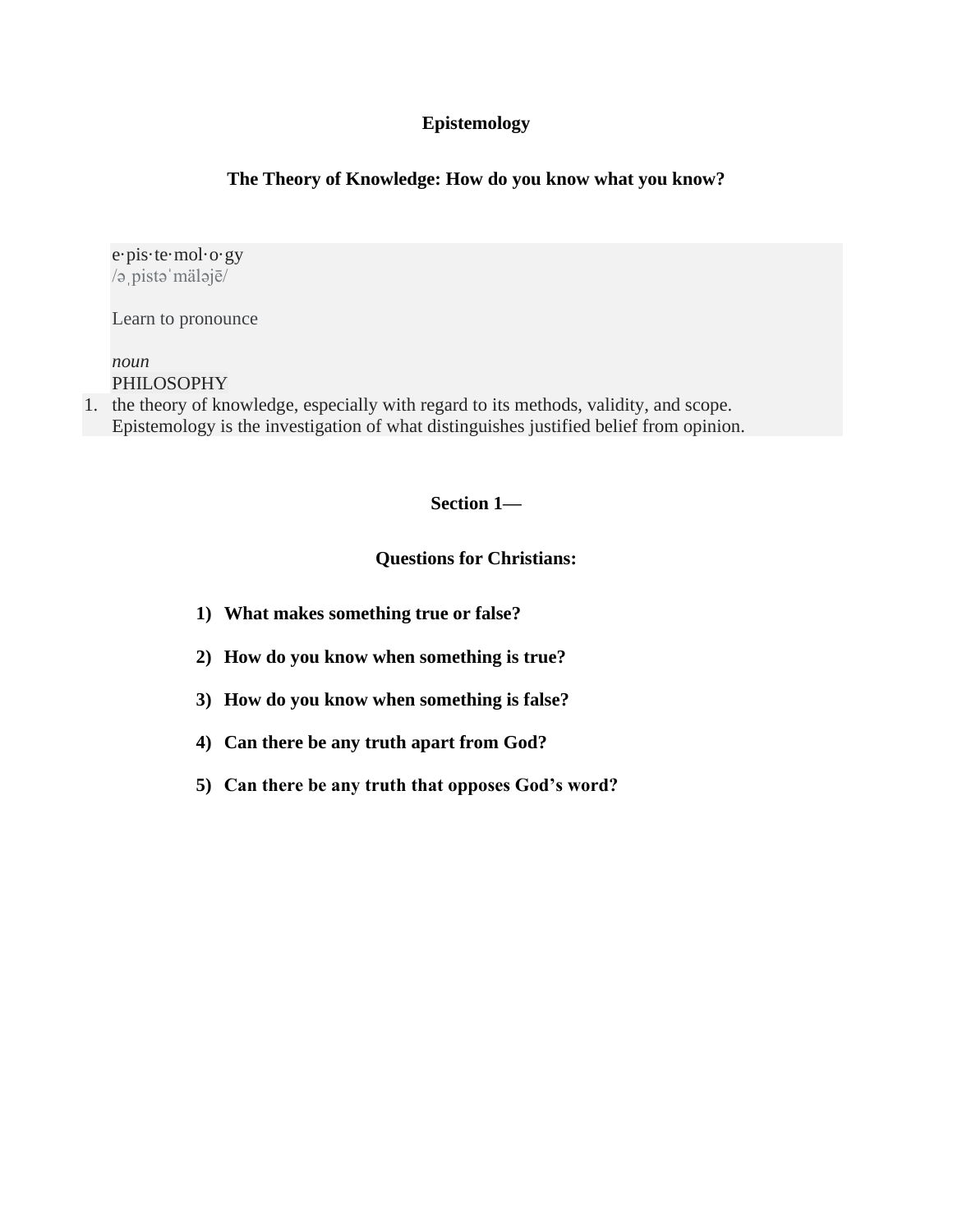## **Considerations for Christians:**

As you ponder the questions in section 1 consider what it means to know something. What is

knowledge? We will start with a textbook definition and expand from there.

knowl·edge

/ˈnäləj/

*noun*

1. 1.

facts, information, and skills acquired by a person through experience or education; the theoretical or practical understanding of a subject.

"a thirst for knowledge"

2.

awareness or familiarity gained by experience of a fact or situation.

"the program had been developed **without his knowledge**"

Knowledge can best be described by philosophy as a familiarity, understanding or awareness of an object: a person, place, thing, skill, or fact. Knowledge is gained through experience, education, reason, memorization and many other ways. We learn, or come to know, that something hot will inflict pain if we touch it through our experiences with heated objects. We gain knowledge of our family and friends through observation, study, and inquiry. We talk to each other and ask questions but we also see other people's reactions to events and information as we learn them as an individual. Knowledge encompasses every aspect of life.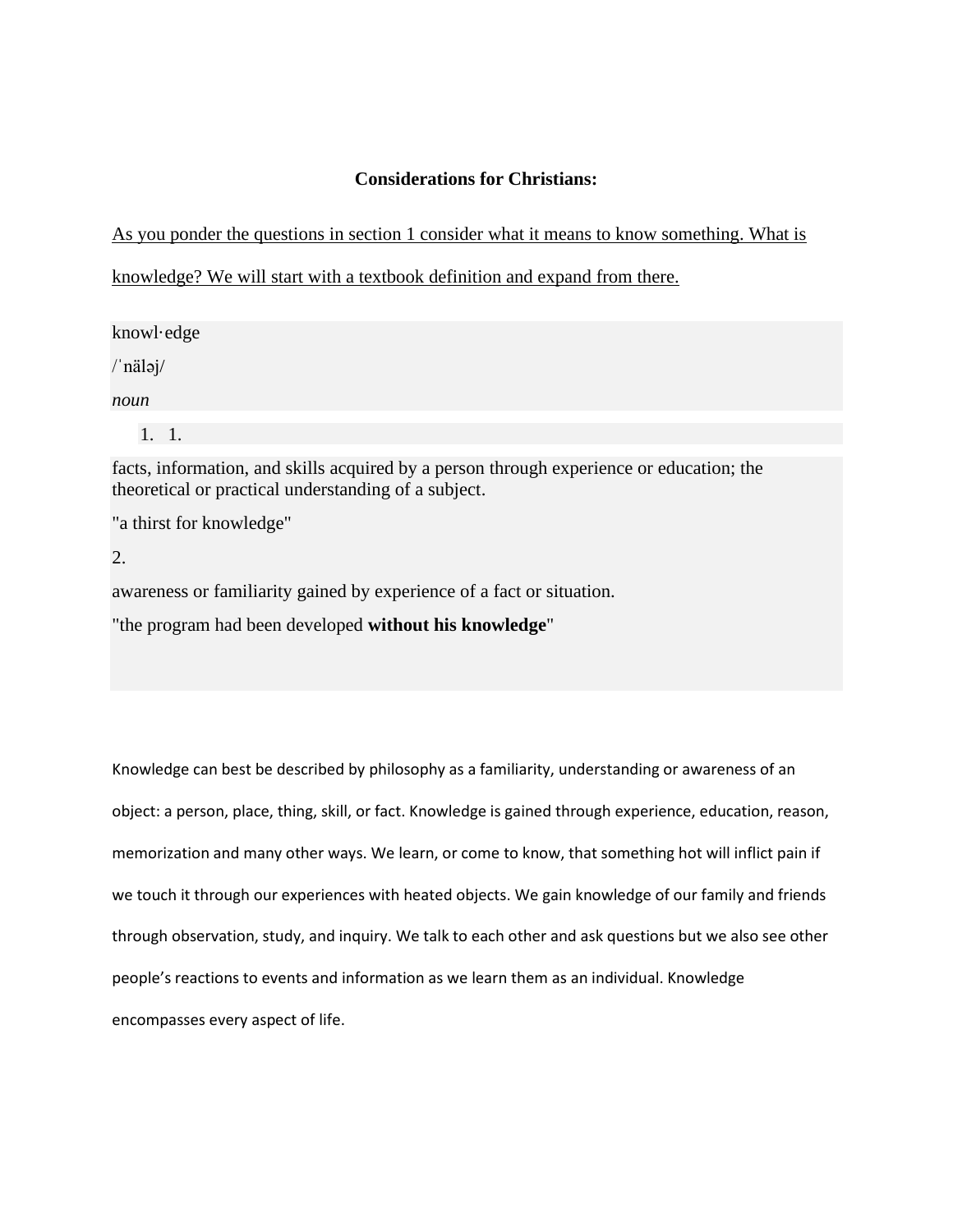### **What is truth?**

*38Pilate said to him, "What is truth?" … - John 18:38*

Have you ever considered what it means for something to be true? We will once again draw out a

textbook definition before we proceed.

Truth \ ˈtrüth \ **Definition of** *truth* **(Entry 1 of 2) 1a (1):** the body of real things, events, and facts: ACTUALITY **(2):** the state of being the case: FACT **(3)** *often capitalized*: a transcendent fundamental or spiritual reality

From a secular humanist approach man can only seek to describe truth as that which corresponds to reality (the body of real things, events, and facts: Actuality). If you continue to define words from a secular perspective you will find that actuality can only be described in terms of human experience.

**Actuality** 

ac·tu·al·i·ty

/ˌak(t)SHəˈwalədē/

*noun*

1. actual existence, typically as contrasted with what was intended, expected, or believed. "the building looked as impressive **in actuality** as it did in magazines"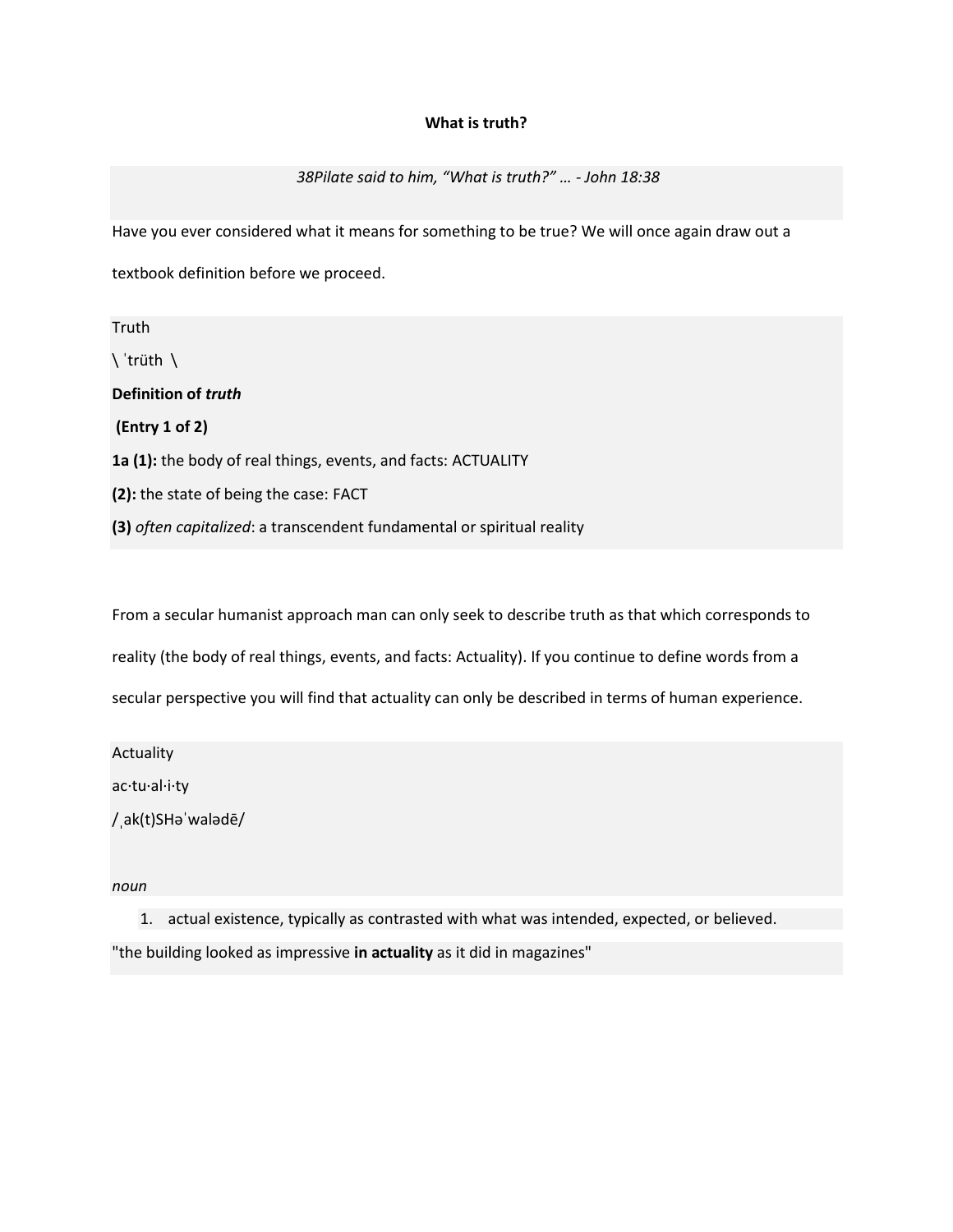For the secular thinker, actuality is that which we can experience together. Actual items would be sticks and stones and physical bodies which can be experienced or have been experienced by human senses or reason.

If truth is that which corresponds to actuality and actuality is that which we can experience through our senses or reason, then human reasoning reigns supreme. Through this reasoning we determine what is real or not based on our senses. We don't believe in flying pigs because we've never seen one. We get into airplanes because collective human experience has taught us that they are reasonably reliable. You have more than likely been taught to primarily rely on your reason and logic throughout your entire life. You understand reality as that which fits your experience or is reasonable to you when you apply your logic to it. You don't presume pigs will fly tomorrow, or gravity will fail tomorrow and resume on Tuesday because pigs have never taken off and you've never floated from the earth once in your lifetime.

#### **What is truth for the Christian?**

The Christian thinker is not confined by the limits of human experience. If you believe in the inspiration of scripture then you have more than experience—you have revelation.

*1 In the beginning was the Word, and the Word was with God, and the Word was God. 2He was in the beginning with God. 3All things were made through him, and without him was not any thing made that was made. – John 1:1-2*

John's gospel starts off by exalting Christ(God) as the creator of all things. Genesis gives us the initial creation account in which we see:

*1In the beginning, God created the heavens and the earth.—Genesis 1:1*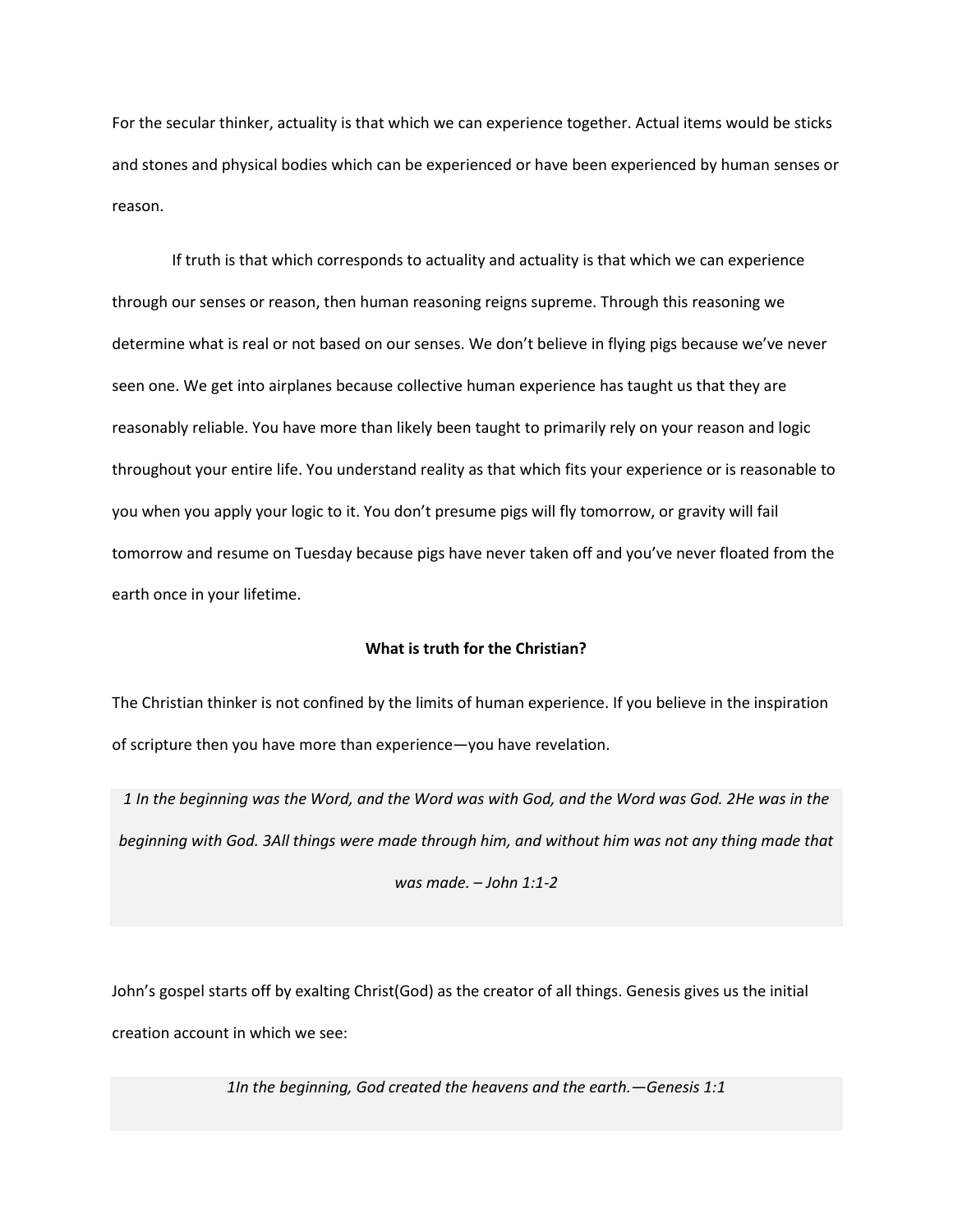For the Christian thinker truth cannot be that which corresponds to our experiences. Truth must be that which corresponds to God's reality, not only our perception of it. We have a reference point in God to what truth is. God has created all things and determined what is good and right and just in His sight. Things were created by Him and there purpose was built into His creation.

#### **"The fact that something functions in a specific manner doesn't mean it was designed to."**

I have often laughed about the way that we misuse certain tools to perform tasks for which they were never intended. The best example I can possibly give is the adjustable wrench or "crescent wrench" as we often call them. I cannot tell you how many times I have picked up a large adjustable wrench and then proceeded to wield it as a hammer or mallet. I always jokingly refer to them as my "adjustable whammer" because that is the use I find for them most often, it seems. The point is this the adjustable wrench was never intended to be a hammer, and the fact that I frequently misuse one does not change the intended purpose of the tool. Likewise, are the truths of God.

If we have misunderstood the truths of God, even for our entire lives, it does not change His truths. Our experiences cannot be the final authority in analyzing what is true from a Christian perspective. I may sin daily and never incur physical sickness in this lifetime. My experience may lead me to believe God really does not mind sin; the truth revealed in God's word is He abhors sin but is patient and longsuffering. My inability to rightly interpret God's truth does nothing to alter what He has declared. If I close my eyes in a well-lit room, I cannot rightly declare that the room is dark merely because I have not rightly observed it. The room is in fact well-lit, I am just ignorant of the truth of that fact because of my own inability to see the light. God's truth is much the same; My perception or misperception of that truth does nothing in the way of altering the truth itself

I argue that as Christians our epistemology should first and foremost come from the revelation we have received. God has revealed Himself through scripture and in doing so He has given us an